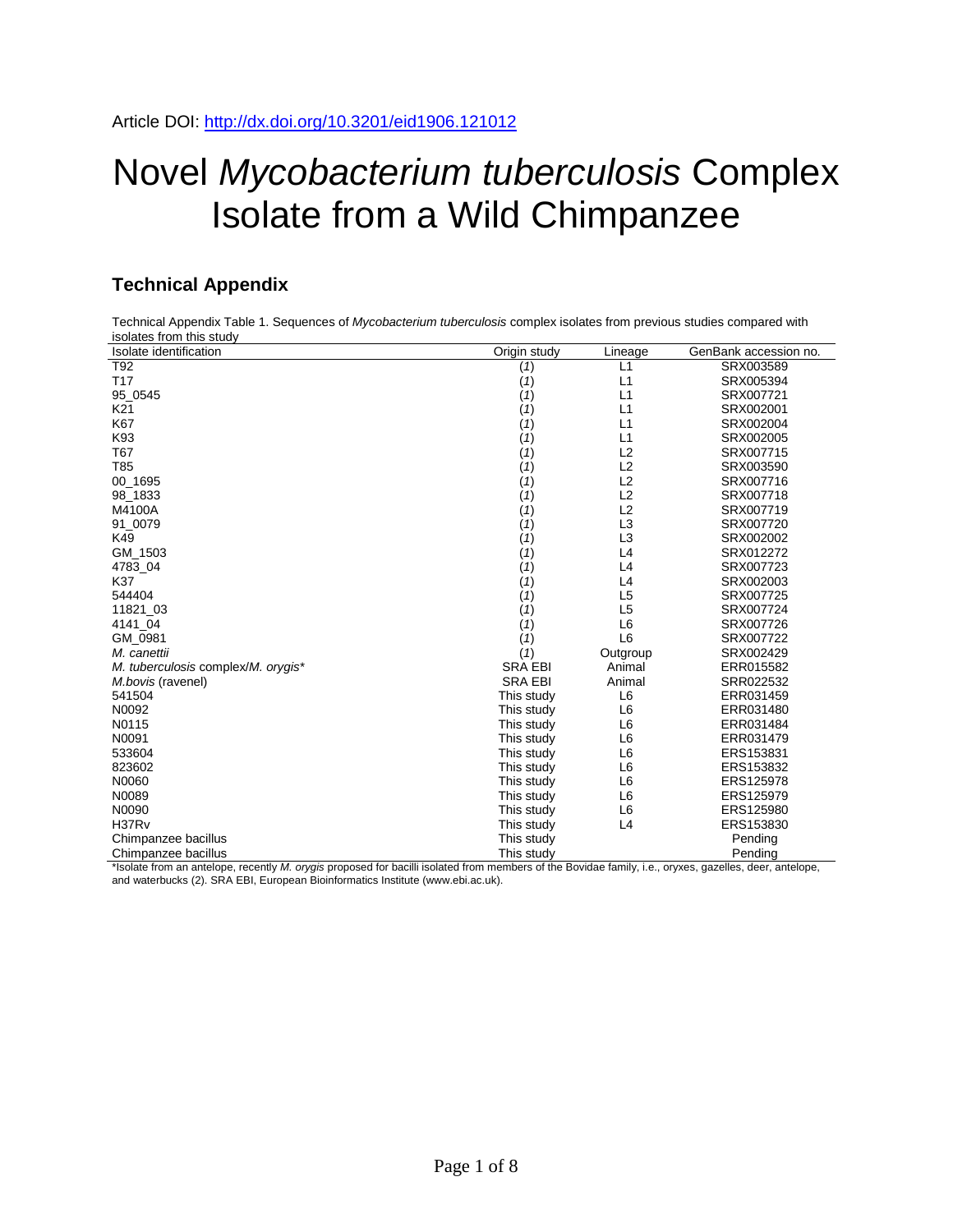| the emmpanese baemas geneme<br>Genome positions | Mean coverage<br>in genome | Homologous genomic feature in<br>H37Rv genome <sup>a</sup> | Genomic feature                    | Overlapping<br>deletion already<br>described |
|-------------------------------------------------|----------------------------|------------------------------------------------------------|------------------------------------|----------------------------------------------|
| 265477265506                                    | 0                          | *IG223_Rv0221-Rv0222                                       |                                    | RD10 <sup>+</sup>                            |
| 265507266295                                    | 0                          | Rv0222                                                     | enoyl-CoA hydratase                |                                              |
| 266296266300                                    | 0                          | *IG224_Rv0222-Rv0223c                                      |                                    |                                              |
| 889072889398                                    | 1.6875                     | Rv0795                                                     | transposase IS6110 phage           |                                              |
| 889395890333                                    | 0                          | Rv0796                                                     | transposase IS6110 phage           |                                              |
| 15419941542878                                  | 0                          | Rv1369c                                                    | transposase IS6110 phage           |                                              |
| 15428791542928                                  | 0                          | *IG1392_Rv1369c-Rv1370c                                    |                                    |                                              |
| 15429291543255                                  | 1.96429                    | <b>Rv1370c</b>                                             | transposase IS6110 phage           |                                              |
| 16061471606385                                  | 0                          | *IG1452_Rv1429-Rv1430                                      |                                    |                                              |
| 17187261719970                                  | 1.4898                     | Rv1524                                                     | glycosyltransferase                |                                              |
| 17199711720016                                  | 0                          | *IG1552_Rv1524-Rv1525                                      |                                    |                                              |
| 17200171720802                                  | 0                          | Rv1525                                                     | wbbL2                              |                                              |
| 17207801722060                                  | 0                          | Rv1526c                                                    | glycosyltransferase                |                                              |
| 17220611722082                                  | 0                          | *IG1554_Rv1526c-Rv1527c                                    |                                    |                                              |
| 17792991779313                                  | 0                          | *IG1600_Rv1572c-Rv1573                                     |                                    | $RD3^{\dagger}$                              |
| 17793141779724                                  | 1                          | Rv1573                                                     | phiRV1 phage                       |                                              |
| 17797251779929                                  | 0                          | *IG1601_Rv1573-Rv1574                                      |                                    |                                              |
| 17799301780241                                  | 0                          | Rv1574                                                     | phiRV1 phage                       |                                              |
| 17801991780699                                  | 0                          | Rv1575                                                     | phiRV1 phage                       |                                              |
| 17806431782064                                  | 0                          | <b>Rv1576c</b>                                             | phiRV1 phage                       |                                              |
| 17820651782071                                  | 0                          | *IG1604_Rv1576c-Rv1577c                                    |                                    |                                              |
| 17820721782584                                  | 1                          | Rv1577c                                                    | phiRV1 phage                       |                                              |
| 17825851782757                                  | 1                          | *IG1605_Rv1577c-Rv1578c                                    |                                    |                                              |
| 17827581783228                                  | 1                          | Rv1578c                                                    | phiRV1 phage                       |                                              |
| 17832291783308                                  | 0                          | *IG1606_Rv1578c-Rv1579c                                    |                                    |                                              |
| 17833091783623                                  | 0                          | Rv1579c                                                    | phiRV1 phage                       |                                              |
| 17836201783892                                  | 0                          | Rv1580c                                                    | phiRV1 phage                       |                                              |
| 17838931783905                                  | 0                          | *IG1608_Rv1580c-Rv1581c                                    |                                    |                                              |
| 17839061784301                                  | 0                          | Rv1581c                                                    | phiRV1 phage                       |                                              |
| 17843021784496                                  | 0                          | *IG1609_Rv1581c-Rv1582c                                    |                                    |                                              |
| 17844971785912                                  | 0                          | Rv1582c                                                    | phiRV1 phage                       |                                              |
| 17859121786310                                  | 0                          | Rv1583c                                                    | phiRV1 phage                       |                                              |
| 17863071786528                                  | 0                          | Rv1584c                                                    | phiRV1 phage                       |                                              |
| 17865291786583                                  | 0                          | *IG1612_Rv1584c-Rv1585c                                    |                                    |                                              |
| 17865841787099                                  | 0                          | Rv1585c                                                    | phiRV1 phage                       |                                              |
| 17870961788505                                  | 0                          | Rv1586c                                                    | phiRV1 phage                       |                                              |
| 19877451988629                                  | 0                          | <b>Rv1756c</b>                                             | putative transposase               |                                              |
| 19886301988679                                  | 0                          | *IG1786_Rv1756c-Rv1757c                                    |                                    |                                              |
| 19886801989006                                  | 1.8169                     | Rv1757c                                                    | putative transposase               |                                              |
| 19890071989041                                  | 1                          | *IG1787 Rv1757c-Rv1758                                     |                                    |                                              |
| 19964791996528                                  | 0                          | *IG1793 Rv1763-Rv1764                                      |                                    |                                              |
| 19965291997413                                  | 0                          | Rv1764                                                     | putative transposase               |                                              |
| 19974141997417                                  | 0                          | *IG1794_Rv1764-Rv1765c                                     |                                    |                                              |
| 22084982208506                                  | 0                          | *IG1995 Rv1964-Rv1965                                      |                                    | $RD7^T$                                      |
| 22085072209322                                  | 0                          | Rv1965                                                     | yrbE3b                             |                                              |
| 22093232209326                                  | 0                          | *IG1996_Rv1965-Rv1966                                      |                                    |                                              |
| 22093272210604                                  | 0                          | Rv1966                                                     | mce3A                              |                                              |
| 22106012211629                                  | 0                          | Rv1967                                                     | mce3b<br>mce3C                     |                                              |
| 22116262212858<br>22128552214126                | 0                          | Rv1968<br>Rv1969                                           | mce3D                              |                                              |
| 22141232215256                                  | 0<br>0                     | Rv1970                                                     | <b>IprM</b>                        |                                              |
| 22152572216570                                  | 0                          | Rv1971                                                     | mce3F                              |                                              |
| 22165712216591                                  | 0                          | *IG2002_Rv1971-Rv1972                                      |                                    |                                              |
| 22165922217167                                  | 0                          | Rv1972                                                     | mce associated mem+rane            |                                              |
|                                                 |                            |                                                            | protein                            |                                              |
| 22171642217646                                  | 0                          | Rv1973                                                     | mce associated mem+rane<br>protein |                                              |
| 22176472217658                                  | 0                          | *IG2004_Rv1973-Rv1974                                      |                                    |                                              |
| 22176592218036                                  | 0                          | Rv1974                                                     | hypothetical protein               |                                              |
| 22180372218051                                  | 0                          | *IG2005_Rv1974-Rv1975                                      |                                    |                                              |
| 22180522218717                                  | 0                          | Rv1975                                                     | hypothetical protein               |                                              |
| 22187182218843                                  | 0                          | *IG2006_Rv1975-Rv1976c                                     |                                    |                                              |
| 22188442219251                                  | 0                          | Rv1976c                                                    | hypothetical protein               |                                              |
| 22192522219753                                  | 0                          | *IG2007_Rv1976c-Rv1977                                     |                                    |                                              |

Technical Appendix Table 2. Genomic deletions respect to H37Rv genome inferred by more than 100-fold decreased coverage in the chimpanzee bacillus genome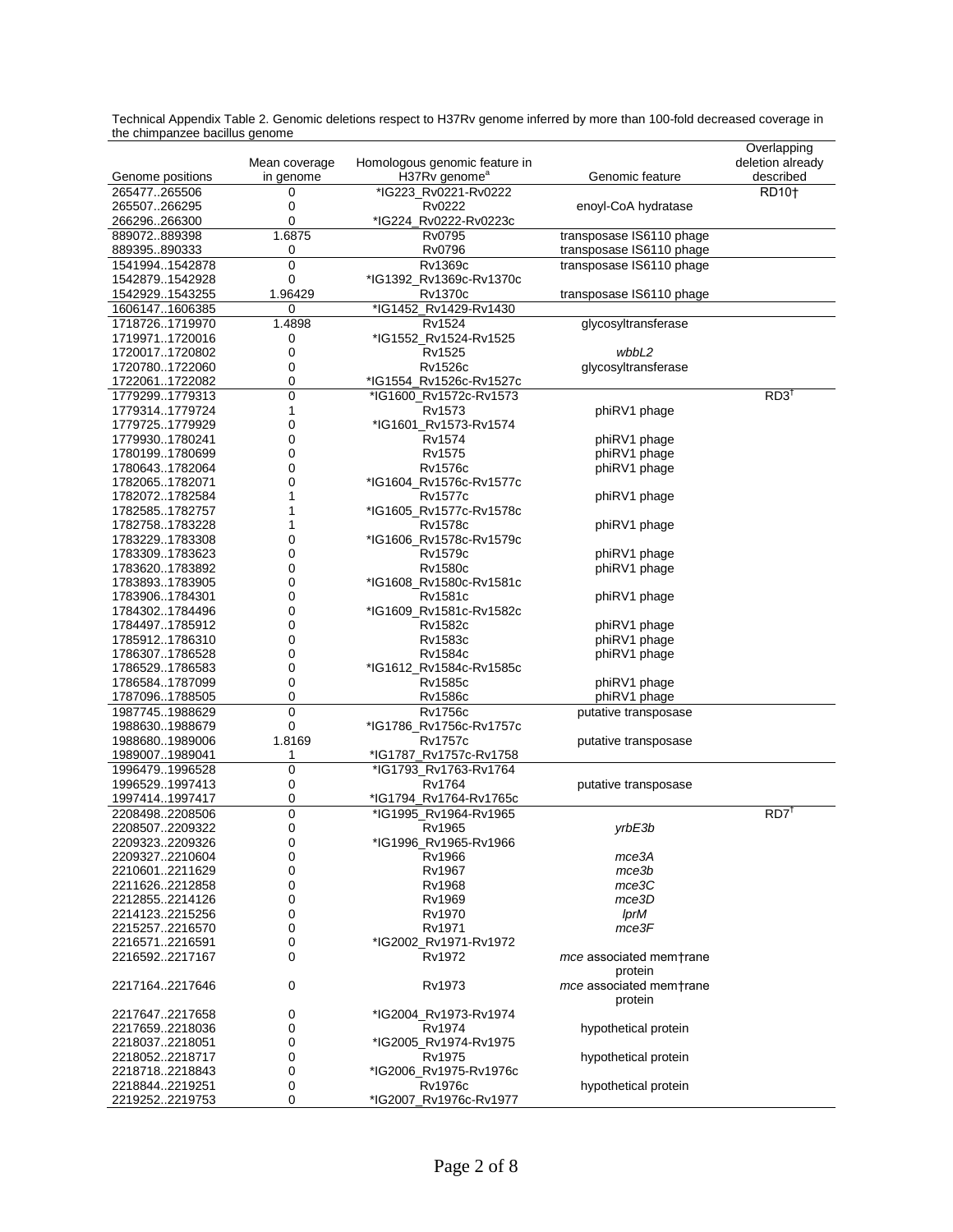|                  |                |                               |                          | Overlapping      |
|------------------|----------------|-------------------------------|--------------------------|------------------|
|                  | Mean coverage  | Homologous genomic feature in |                          | deletion already |
| Genome positions | in genome      | H37Rv genome <sup>a</sup>     | Genomic feature          | described        |
| 23301472330213   | 1              | *IG2104 Rv2072c-Rv2073c       |                          | RD9 <sup>†</sup> |
| 23302142330963   | 0              | Rv2073c                       | shortchain dehydrogenase |                  |
| 23309642330992   | 0              | *IG2105 Rv2073c-Rv2074        |                          |                  |
| 23309932331406   | 0              | Rv2074                        | hypothetical protein     |                  |
| 23314072331415   | 0              | *IG2106_Rv2074-Rv2075c        |                          |                  |
| 23654652365791   | 0              | Rv2105                        | transposase phage        |                  |
| 23657882366726   | 1              | Rv2106                        | transposase phage        |                  |
| 24301592431199   | 1              | Rv2167c                       | transposase phage        |                  |
| 24310942431420   | 0              | <b>Rv2168c</b>                | transposase phage        |                  |
| 25500302550064   | 0              | *IG2310 Rv2277c-Rv2278        |                          |                  |
| 25500652550391   | $\overline{0}$ | Rv2278                        | transposase phage        |                  |
| 25503882551326   | 0              | Rv2279                        | transposase phage        |                  |
| 26355932635627   | 0              | *IG2392_Rv2353c-Rv2354        |                          |                  |
| 26356282635954   | 1              | Rv2354                        | transposase phage        |                  |
| 26359512636889   | 1              | Rv2355                        | transposase phage        |                  |
| 27846572785697   | $\overline{0}$ | <b>Rv2479c</b>                | transposase phage        |                  |
| 27855922785918   | 1.23077        | Rv2480c                       | transposase phage        |                  |
| 29721602972486   | 1              | <b>Rv2648</b>                 | transposase IS6110 phage |                  |
| 29724352973421   | 0              | Rv2649                        | transposase IS6110 phage |                  |
| 31205663121504   | $\overline{0}$ | <b>Rv2814c</b>                | transposase phage        |                  |
| 31215013121827   | 0              | <b>Rv2815c</b>                | transposase phage        |                  |
| 35512813551607   | 0              | Rv3184                        | transposase phage        |                  |
| 35516043552542   | 0              | Rv3185                        | transposase phage        |                  |
| 35525433552763   | 70.2409        | *IG3235 Rv3185-Rv3186         |                          |                  |
| 35527643553090   | 0              | Rv3186                        | transposase phage        |                  |
| 35530873554025   | 0              | Rv3187                        | transposase phage        |                  |
| 37107563711694   | 0              | Rv3326                        | transposase phage        |                  |
| 37951003795984   | $\mathbf{1}$   | Rv3380c                       | transposase phage        |                  |
| 37959853796034   | 0              | *IG3438 Rv3380c-Rv3381c       |                          |                  |
| 37960353796361   | 23.0909        | Rv3381c                       | transposase phage        |                  |
| 38908303891156   | 1              | Rv3474                        | transposase IS6110 phage |                  |
| 38910513892091   | 0              | Rv3475                        | transposase IS6110 phage |                  |
| 40577334058701   | 0              | Rv3617                        | EphA                     | RDB <sup>†</sup> |
| 40586984059885   | 0              | Rv3618                        | monooxygenase            |                  |
| 40598864059983   | 3              | *IG3678 Rv3618-Rv3619c        |                          |                  |
| 40605924060647   | 0              | *IG3680_Rv3620c-Rv3621c       |                          |                  |
| 40606484061889   | 0              | Rv3621c                       | PPE65                    |                  |
| 40618904061898   | 0              | *IG3681 Rv3621c-Rv3622c       |                          |                  |
| 40618994062198   | 0              | <b>Rv3622c</b>                | <b>PE32</b>              |                  |
| 40621994062526   | 0              | *IG3682 Rv3622c-Rv3623        |                          |                  |
| 43433144345035   | 1.31683        | Rv3868                        | hypothetical protein     |                  |
| 43450364345038   | 0              | *IG3933 Rv3868-Rv3869         |                          |                  |

\*IG account for intergenic regions.

†Genomic deletion identified in Gagneux et al. (*3*).

| <b>RD720</b><br>4546.4117<br><b>RD721</b><br>4728.18<br><b>RD701</b><br>1440.11<br>RD702<br>3991<br><b>RD722</b><br>4310.79<br>RD711<br>4695.3543<br><b>RD742</b><br>3709.58<br>RD713<br>3252.15<br>RD743<br>4693.5488<br>RD724<br>4145.295<br><b>RD728</b><br>4749.474<br>RD715<br>0.6<br>RD727<br>4559.3533<br>RD735<br>5045.54 | Deletion | Mean coverage |  |
|-----------------------------------------------------------------------------------------------------------------------------------------------------------------------------------------------------------------------------------------------------------------------------------------------------------------------------------|----------|---------------|--|
|                                                                                                                                                                                                                                                                                                                                   |          |               |  |
|                                                                                                                                                                                                                                                                                                                                   |          |               |  |
|                                                                                                                                                                                                                                                                                                                                   |          |               |  |
|                                                                                                                                                                                                                                                                                                                                   |          |               |  |
|                                                                                                                                                                                                                                                                                                                                   |          |               |  |
|                                                                                                                                                                                                                                                                                                                                   |          |               |  |
|                                                                                                                                                                                                                                                                                                                                   |          |               |  |
|                                                                                                                                                                                                                                                                                                                                   |          |               |  |
|                                                                                                                                                                                                                                                                                                                                   |          |               |  |
|                                                                                                                                                                                                                                                                                                                                   |          |               |  |
|                                                                                                                                                                                                                                                                                                                                   |          |               |  |
|                                                                                                                                                                                                                                                                                                                                   |          |               |  |
|                                                                                                                                                                                                                                                                                                                                   |          |               |  |
|                                                                                                                                                                                                                                                                                                                                   |          |               |  |

Technical Appendix Table 3. Coverage of the chimpanzee bacillus sequence reads in *M. africanum* specific deletions described in Mostowy et al. (*4*)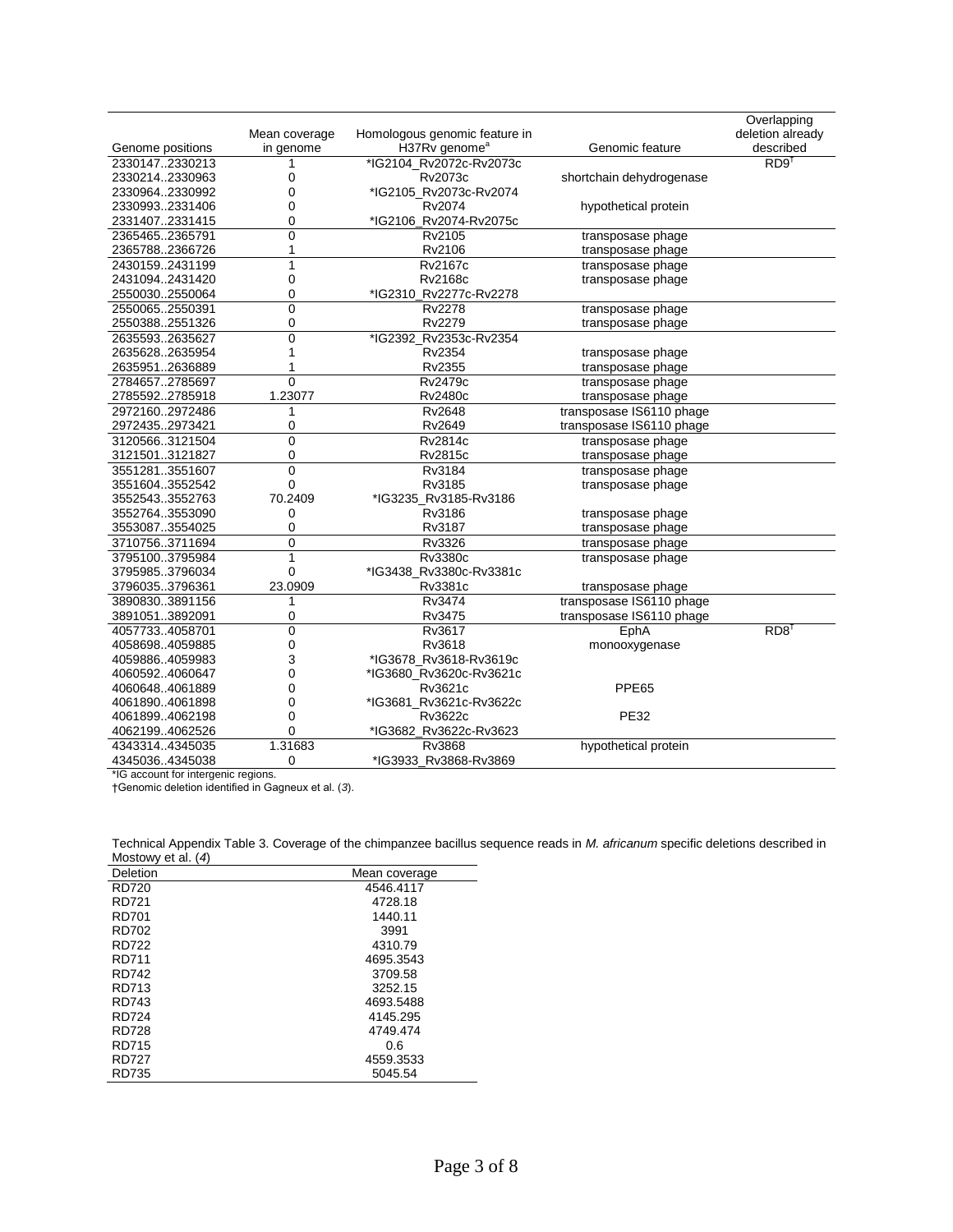

Technical Appendix Figure 1. Broth culture of *Mycobacterium tuberculosis* complex isolate, diluted, plated onto Middlebrook 7H11 agar, and photographed after 76 days.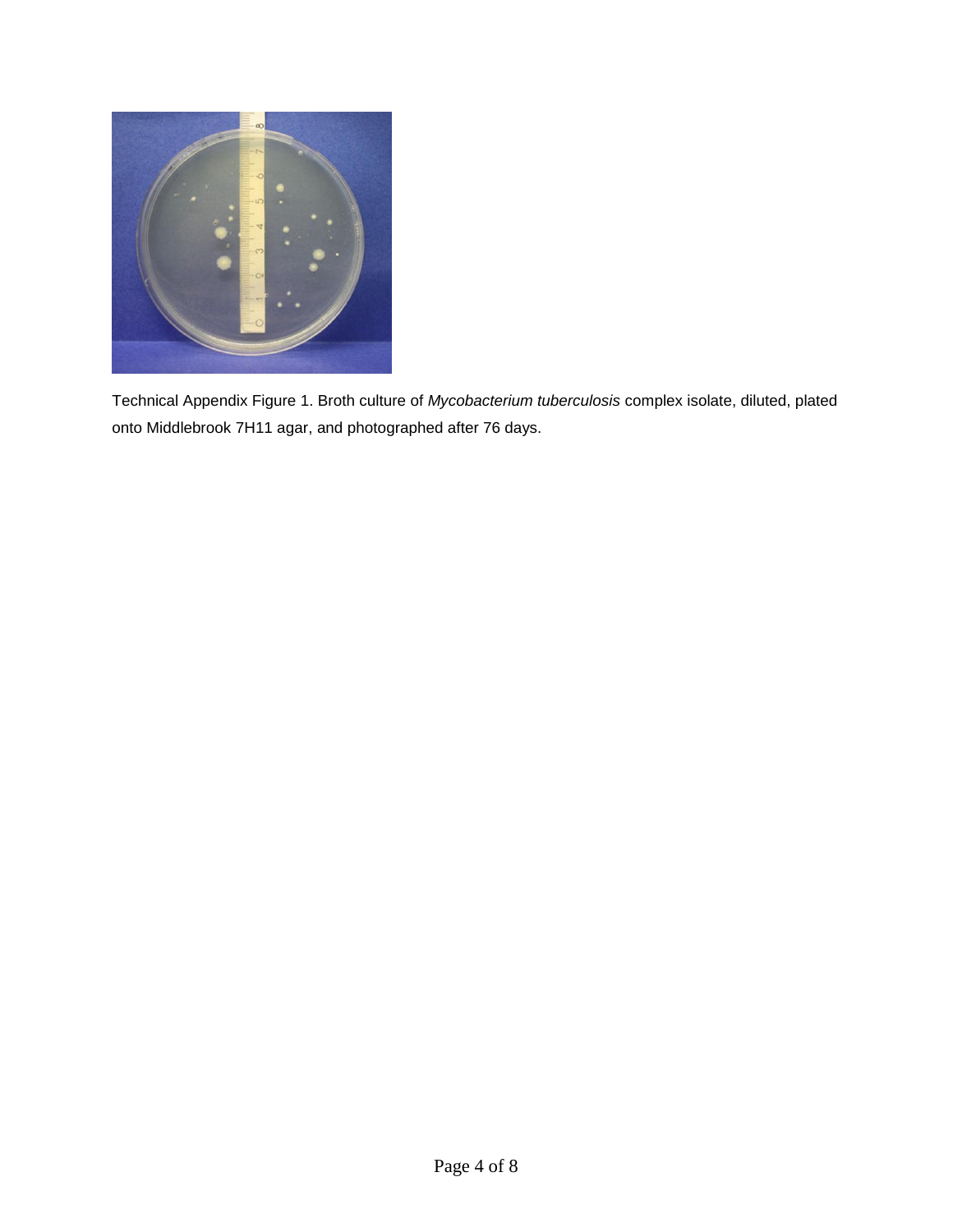

Technical Appendix Figure 2. Maximum-likelihood phylogeny of *Mycobacterium tuberculosis* complex isolate, obtained by using PhymL (5) and 1,000 bootstrap pseudoreplicates for clade support. Posterior probabilities for each node by Bayesian-inference tree (6) are place next to the bootstrap values.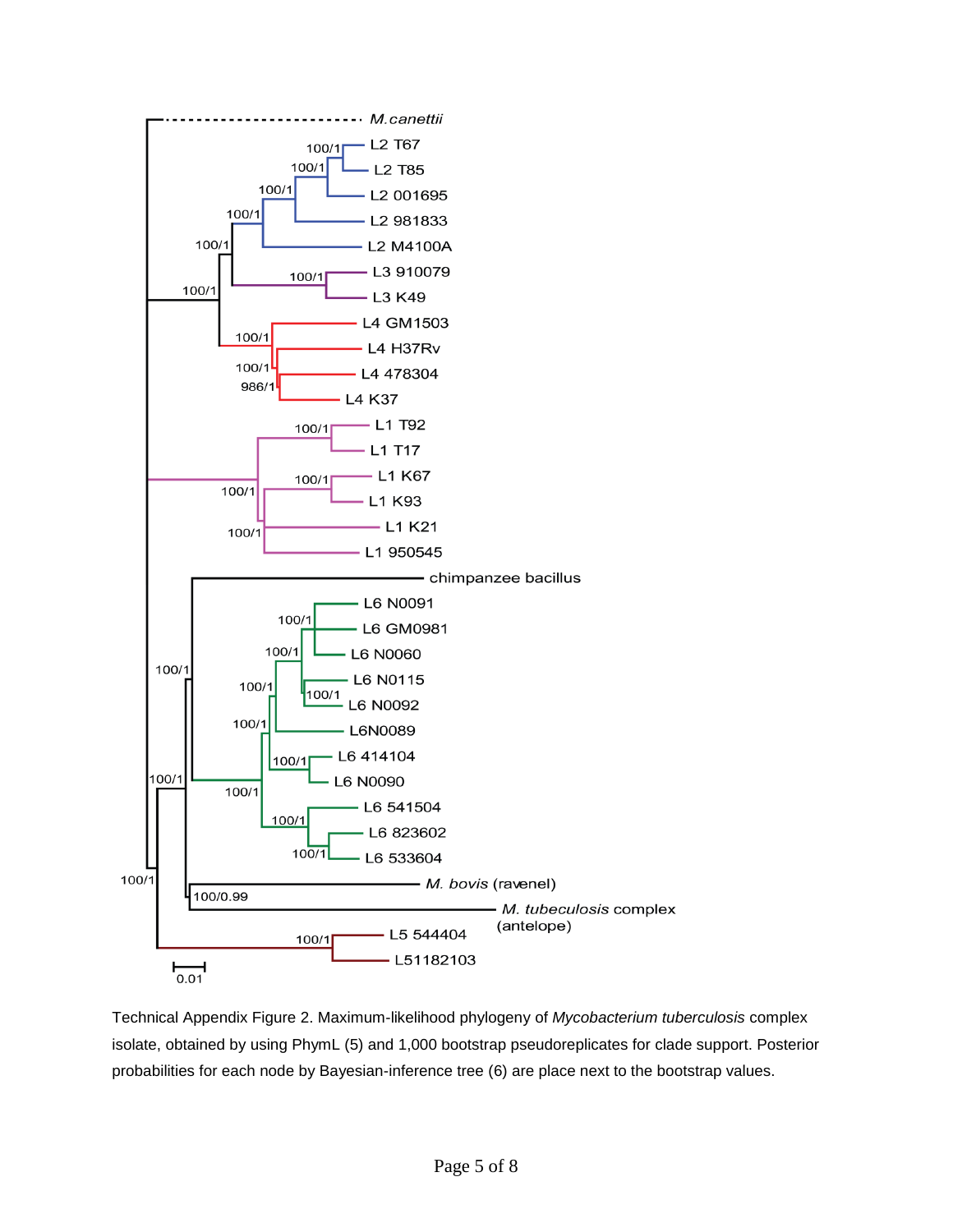

Technical Appendix Figure 3. Observed pairwise distance between strains within lineages of *Mycobacterium tuberculosis*. For box plots: median (horizontal line), interquartile range (box), minimum and maximum values (whiskers), and outliers (circles). The minimum number of single-nucleotide polymorphisms (SNPs) between the chimpanzee strain and the closest group (Lineage 6/*M. africanum* WA2) is shown as a dotted line; note that this distance is larger than the maximum pairwise distance within any of the lineages.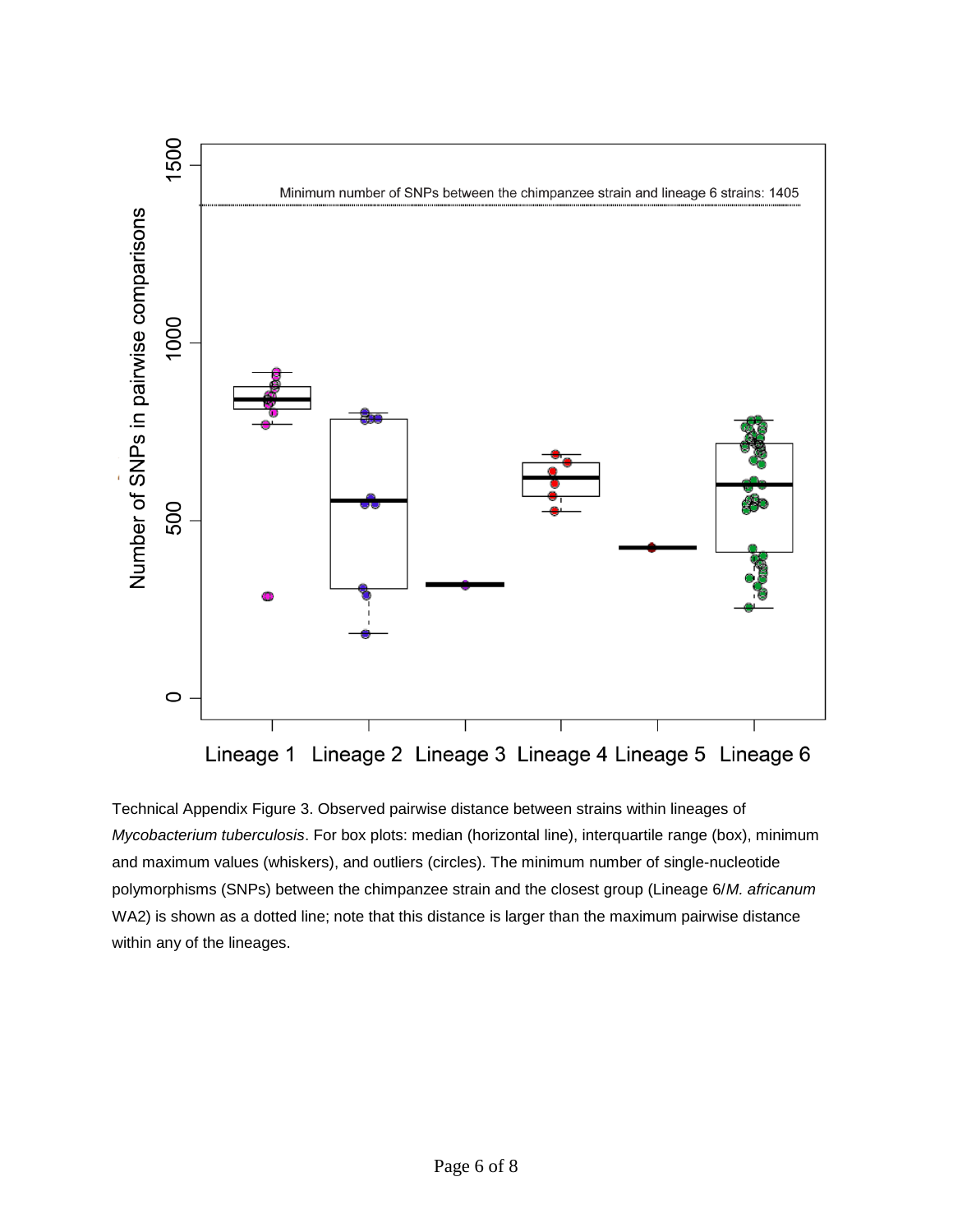

Technical Appendix Figure 4. PCA scatter plot of *Mycobacterium tuberculosis* complex and related strains, based on 13,480 variable nucleotide positions. Only the first three principal components from the PCA were used. Strains are grouping according to lineages, and the chimpanzee strain is not grouping with Lineage 6.

## **References**

- 1. Li H, Durbin R. Fast and accurate short read alignment with Burrows Wheeler transform. Bioinformatics. 2009;25:1754–60. [PubMed](http://www.ncbi.nlm.nih.gov/entrez/query.fcgi?cmd=Retrieve&db=PubMed&list_uids=19451168&dopt=Abstract) <http://dx.doi.org/10.1093/bioinformatics/btp324>
- 2. van Ingen J, Rahim Z, Mulder A, Boeree MJ, Simeone R, Brosch R, et al. Characterization of *Mycobacterium orygis* as *M. tuberculosis* complex subspecies. Emerg Infect Dis. 2012;18:653–5[.](http://www.ncbi.nlm.nih.gov/entrez/query.fcgi?cmd=Retrieve&db=PubMed&list_uids=22469053&dopt=Abstract) [PubMed](http://www.ncbi.nlm.nih.gov/entrez/query.fcgi?cmd=Retrieve&db=PubMed&list_uids=22469053&dopt=Abstract) <http://dx.doi.org/10.3201/eid1804.110888>
- 3. Gagneux S, DeRiemer K, Van T, Kato-Maeda M, de Jong BC, Narayanan S, et al. Variable hostpathogen compatibility in *Mycobacterium tuberculosis.* Proc Natl Acad Sci U S A. 2006;103:2869–73. [PubMed](http://www.ncbi.nlm.nih.gov/entrez/query.fcgi?cmd=Retrieve&db=PubMed&list_uids=16477032&dopt=Abstract) <http://dx.doi.org/10.1073/pnas.0511240103>